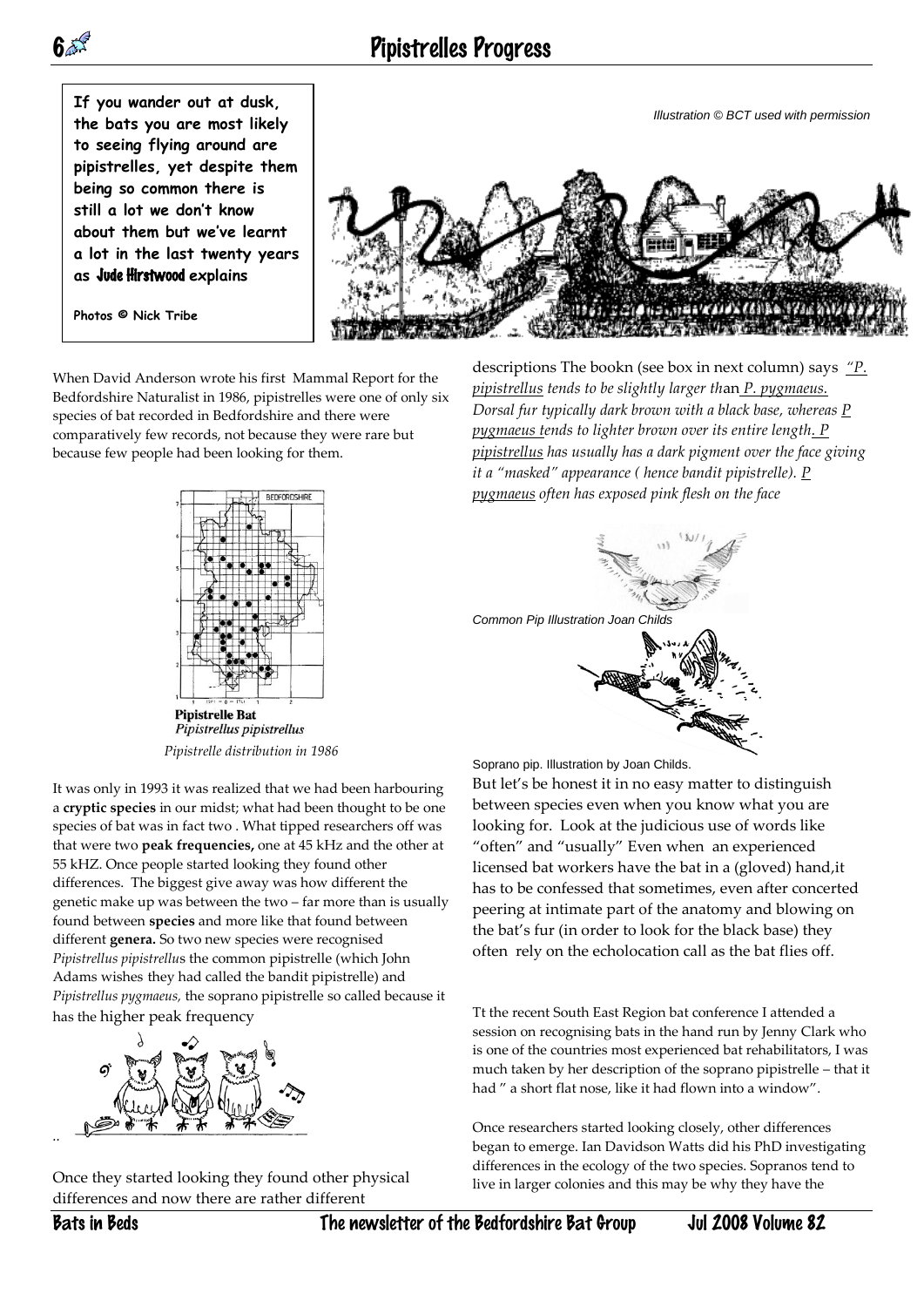reputation of being smelly. Smelly bats is the major reason householder give for wanting them excluded from their perhaps understandably. There is also a significant difference in where the they roost. Common pipistrelles are fairly widely distributed by soprano roosts are always either close to woods and/or water bodies.

While it is not unknown for different species to share a roost as far as we know no-one has ever found a mixed

soprano/common roost. Bob says he has never yet been to a site near woods and water that if it had pips didn't have sopranos.



*Soprano Pipistrelle. All records 1986-2007*



*Common pipistrelle All records 1986-2007*

Jenny Clark says she also uses the bats' personality to help her identify them and says it is easy to distinguish between the two. Common pipistrelles are "wonderful, brave, sociable and take life as it comes" So much so that she uses them as healing bats, that is if she has a very poorly bat she will put it in with a common pipistrelle who will go up and sit with it ("give it a cuddle" where her actual words).

Soprano pips are altogether different "like a child on E numbers. Grizzly highly strung, nothing satisfies them. Unlike commons they are never happy in captivity, nothing you can ever do will be good enough for them. They get very stressed and rub away the fur under their chins." This ties in well with some of the soprano pips we have encountered. Mark Best still bears the emotional scars of hand netting a very stroppy soprano during his training. Bob said afterwards he had never met such a cross patch. You could hear the bat's protests from several feet away; as temperamental as a small child denied sweeties at a supermarket checkout lying on the floor screaming its head off.

However, this is far from the end of the story. Elsewhere in the world pipistrelles are widespread . There are 31 different

species worldwide. A number of these are common in Europe. Many of these are migratory species, covering enormous distances. Nathusius' pipistrelles ringed in Latvia reappeared in France, So when the occasional Nathusius' pipistrelle was reported it was assumed it was a migrant who had got blown off course. (There are records of them on North Sea oil rigs) – until that is they found a maternity roost in Northern Ireland and another near Bristol. As is so often the case once people started looking, they found other Nathusius records. (Jon Russ tells us he now has 481 records) Now if you thought identifying the two pips species already mentioned was tough here came



another challenge. Yes , if you get one in a mist net and you have your wits about you, they are different in appearance – shaggier in the fur and their face shape is more mouse like. You may be able to see what I mean if you look at Nick Tribe from the Leicestershire Bat Group's most excellent photo (which he also given us permission to post on the website where you can check it out in colour).

You can, if so minded, peer rather more closely than is polite at the penis, which has a characteristic rings of hairs round it.(I recently met Nick for the first time at a BCT Regonal Forum meeting after which he sent me these photos. Foolish man said "I bet you won't be using the one of his wedding tackle" – He doesn't know me very well yet.